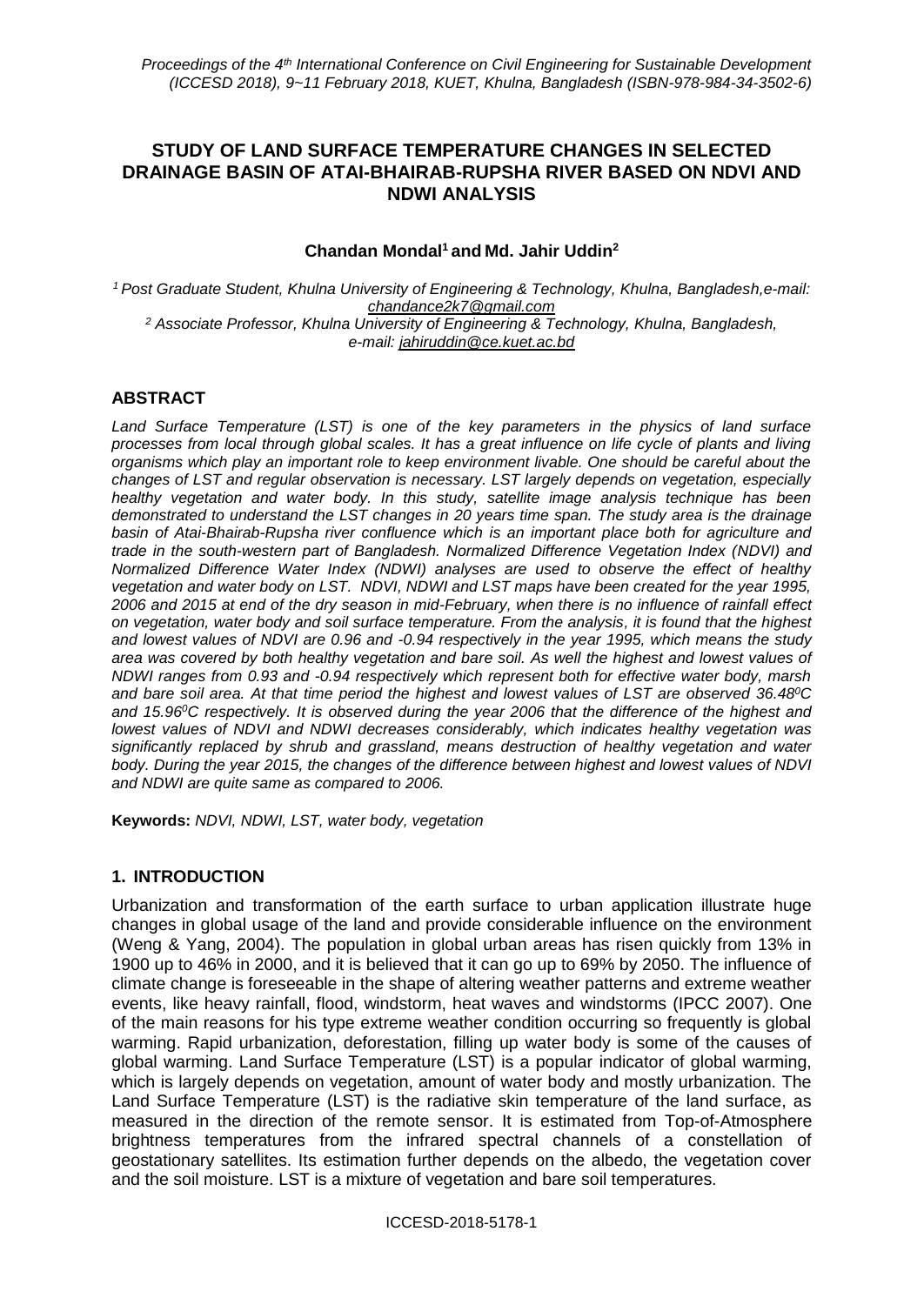The Multi Spectral Remote Sensing images are very efficient for obtaining a better understanding of the earth environment (Ahmadi & Nusrath, 2010). It is the Science and Art of acquiring information and extracting the features in form of Spectral, Spatial and Temporal about some objects, area or phenomenon, such as vegetation, land cover classification, urban area, agriculture land and water resources without coming into physical contact of these objects (Karaburun, 2010). Certain pigments in plant leave strongly absorb wavelengths of visible (red) light. The leaves themselves strongly reflect wavelengths of near-infrared light, which is invisible to human eyes. As a plant canopy changes from early spring growth to late-season maturity and senescence, these reflectance properties also change. Many sensors carried aboard satellites measure red and near-infrared light waves reflected by land surfaces. Using mathematical formulas (algorithms), scientists transform raw satellite data about these light waves into vegetation indices. A vegetation index is an indicator that describes the greenness, the relative density and health of vegetation, for each picture element, or pixel, in a satellite image. Although there are several vegetation indices, one of the most widely used is the Normalized Difference Vegetation Index (NDVI) ranges from +1.0 to -1.0 (Remote Sensing Phenology 2015).

Drought is caused by long-term lack of soil water content which would affect agriculture, ecology and socio-economy; it is particularly harmful to food production (Zhang & Huai-Liang 2016).Plants experience water stress either when the water supply to their roots becomes limiting or when the transpiration rate becomes intense. Water stress is primarily caused by the water deficit, i.e. drought or high soil salinity (Lisar et al. 2012). The Normalized Difference Water Index (NDWI) is known to be strongly related to the plant water content. It is therefore a very good proxy for plant water stress. It is real-time retrieval of soil moisture, which has high retrieval accuracy (Gao, 1995).

Is this study, we have figured out some relation among LST, NDVI and NDWI, where NDVI is an indicator of vegetation presence and NDWI mainly stands for a very good proxy for plant water stress which mainly denotes availability of water sources, for instance water body and soil moisture.

# **2. STUDY AREA**



Figure 1: Atai-Bhairab-Rupsha drainage basin

ICCESD-2018-5178-2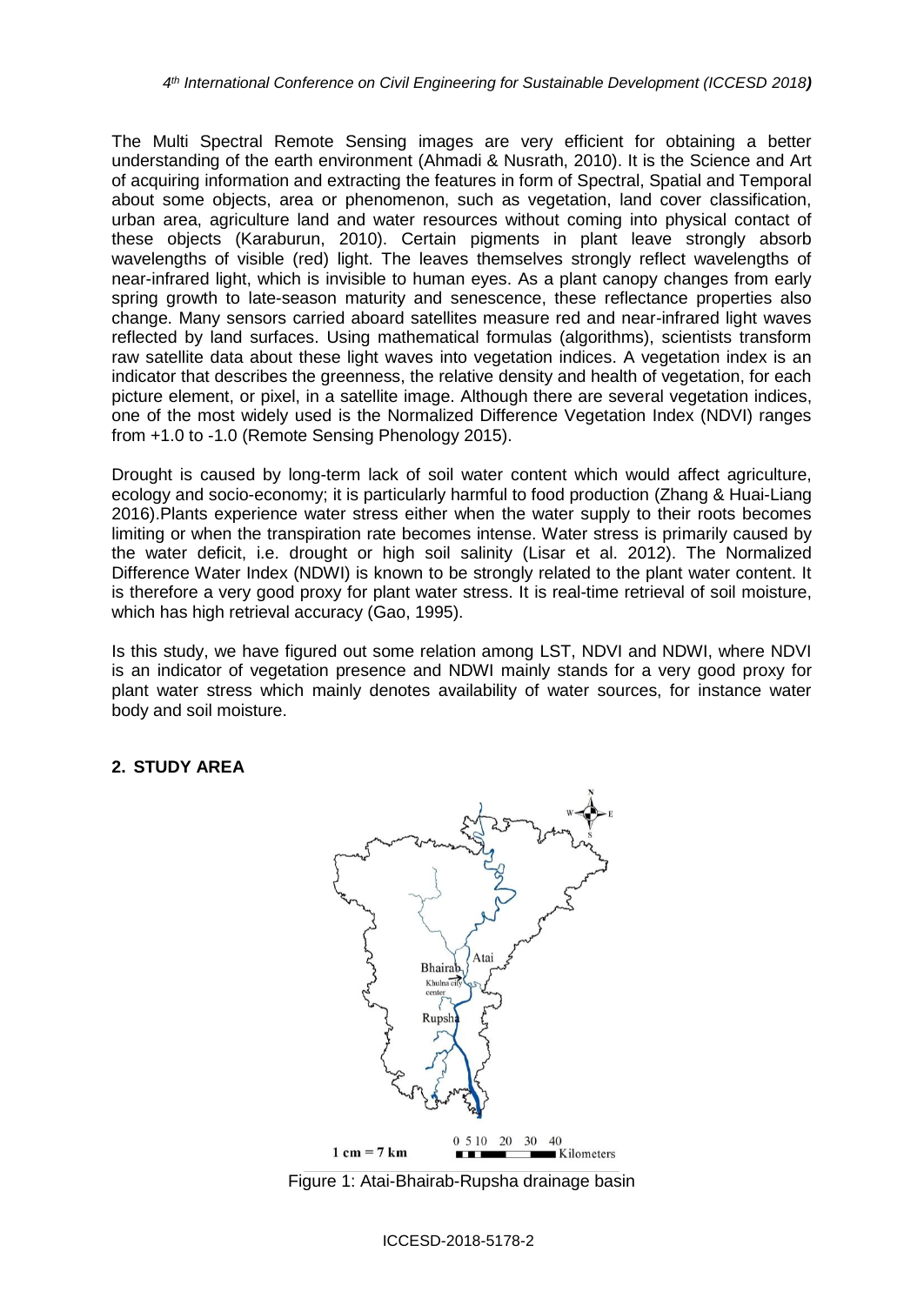The study area is the drainage basin of Atai-Bhairab-Rupsha river confluence which is an important place both for agriculture and trade in the south-western part of Bangladesh (Figure 1). The study area covers mainly Khulna district and some portion of Barisal division. Mainly the center of the Khulna city is situated at the confluence area.

## **3. RESOURCES AND TECHNIQUES**

In this study for image analysis, different tools from ArcMap, which is the central application of ArcGIS software have been used. The version of this software is ArcGIS 10.4.1. Total 20 years' time span is considered for study. Satellite images of the years 1995, 2006 and 2015 are downloaded from the website [https://glovis.usgs.gov/.](https://glovis.usgs.gov/) Landsat-5 TM images for years 1995, 2006 and Landsat-8 OLI/TIRS images for year 2015 of UTM zone 46 are downloaded. Landsat-7 ETM+ images are not considered because on May 31, 2003 the Scan Line Corrector (SLC) in the ETM+ instrument failed, so the image data type is erroneous. Whereas there are some techniques to improve the quality of the image, but here completely error free space born images are consider. SRTM 1 Arc-Second Global DEM is downloaded from the website<https://earthexplorer.usgs.gov/> to select the drainage basin.

#### **3.1 Calculation of NDVI and NDWI**

Governing equations for analyzing the space-born data are given below. NDVI and NDWI is calculated from the following equations

| $NDVI = \frac{NIR - VISR}{NIR}$<br>$NIR+VISR$ |     |
|-----------------------------------------------|-----|
| $NDWI = \frac{VISG - NIR}{S}$<br>$VISG + NIR$ | (2) |

Where,

*NDVI* Normalized Difference Vegetation Index

*NDWI* Normalized difference water index

*NIR* Spectral reflectance measurements acquired in the near infra-red regions

*VISR* Spectral reflectance measurements acquired in the visible red regions *VISG* Spectral reflectance measurements acquired in the visible green regions

Here, in case of Landsat-5 TM Band 2, Band 3, Band 4 stand for visible green regions, visible red regions, near infra-red regions respectively and in case of Landsat-8 OLI/TIRS Band 3, Band 4, Band 5 stand for visible green regions, visible red regions, near infra-red regions respectively.

## **3.2 Calculation of LST**

Conversion of digital number to radiance can be performed by the equation given below. For Landsat-5 TM, during 1G-product rendering, image pixels are converted to units of absolute radiance using 32 bit floating-point calculations. Pixel value are then scaled to byte values prior to media output. The following equation (Landsat 7) is used to convert DN's in a 1G product back to radiance units

$$
L_{\lambda} = \left(\frac{LMAX_{\lambda} - LMIN_{\lambda}}{QCALMAX - QCALMIN}\right) * (QCAL - QCALMIN) + LMIN_{\lambda}
$$
\n(3)

Where,

 $L_{\lambda} = {\sf Spectral}$  Radiance in watts/ (m<sup>2</sup>\*ster\*µm)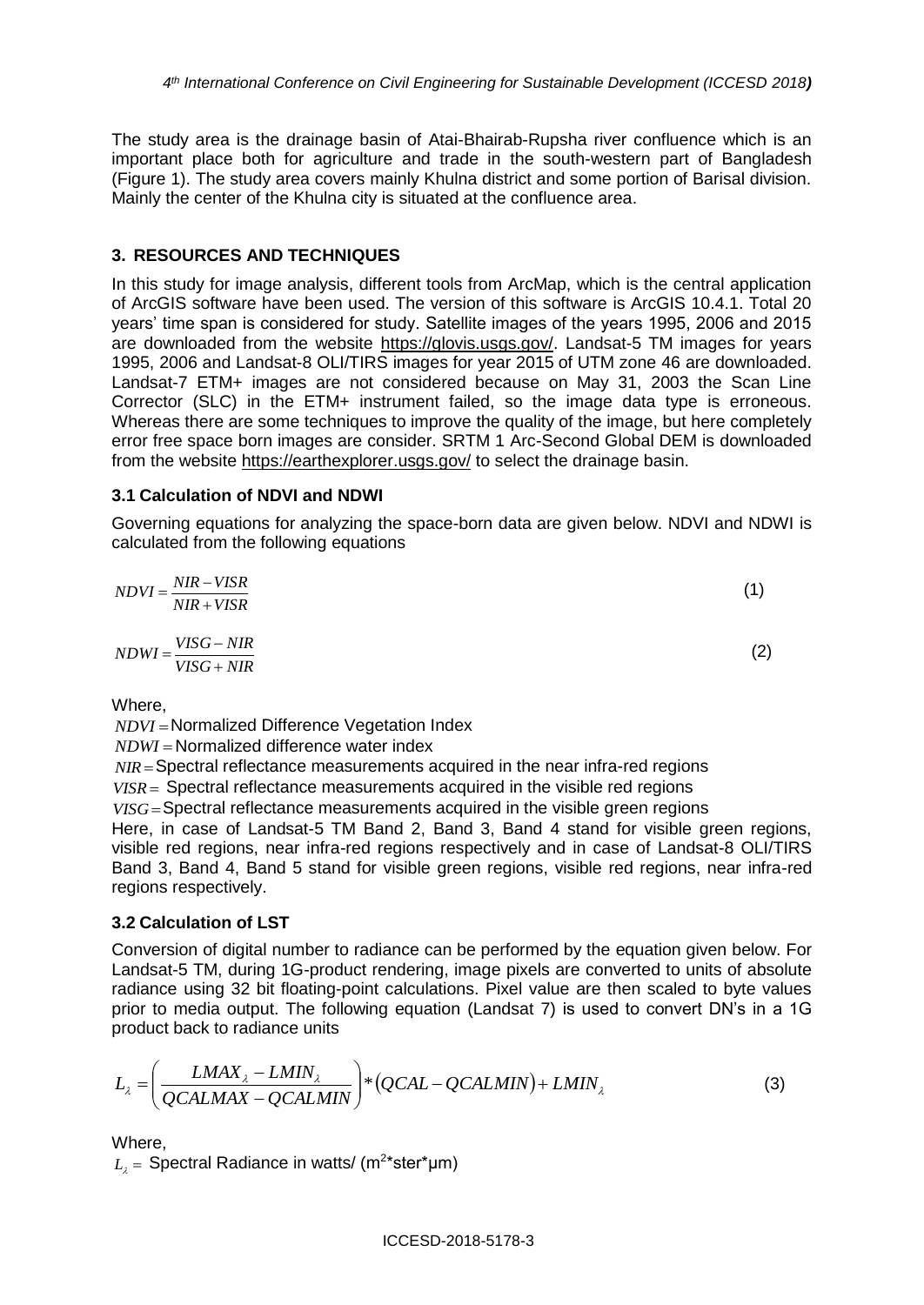*QCAL* The quantized calibrated pixel value in DN

 $_{LMIN_{\lambda}}$  =The spectral radiance that is scaled to  $_{QCALMIN}$  in watts/ (meter squared\*ster\*µm)  $LMAX_{\lambda}$  = The spectral radiance that is scaled to  $QCALMAX$  in watts/ (meter squared\*ster\*μm)

*QCALMIN* The minimum quantized calibrated pixel value (corresponding to *LMIN* ) in DN  $QCALMAX =$  The maximum quantized calibrated pixel value (corresponding to  $_{LMAX_{_{\lambda}}}$ ) in DN

For Landsat-8 OLI/TIRS, images are processed in units of absolute radiance using 32-bit floating-point calculation. These values are then converted to 16-bit integer values in the finished Level 1 product. These values are converted to spectral radiance using the radiance scaling factors provided in the metadata file by using the following equation (Landsat 8)

$$
L_{\lambda} = M_{L}Q_{cal} + A_{L} \tag{4}
$$

Where,

 $L_{\scriptscriptstyle \lambda}^{}$  = Spectral Radiance in watts/ (m<sup>2</sup>\*ster\*µm)

 $\overline{M}_L$  = Radiance multiplicative scaling factor for the band (from metadata)

 $A_{\rm\scriptscriptstyle L}^{}$  = Radiance additive scaling factor for the band (from metadata)

 $\mathcal{Q}_{\mathit{cal}}$  = Level 1 pixel value in DN

Radiance is converted to satellite temperature by following equation

$$
T = K2/\ln\left(\left(K1/L_{\lambda}\right)+1\right)
$$
\n(5)

*T* TOA Brightness Temperature (K) *K*2 Calibration constant 2 (1260.56 K) for Landsat-5 TM

=Thermal conversion constant for the band (K2\_CONSTANT\_BAND\_n from metadata) For Landsat-8 OLI/TIRS

 $K1 =$  Calibration constant 1 (607.76 watts/ (m<sup>2\*</sup>ster\*µm))

= Thermal conversion constant for the band (K1\_CONSTANT\_BAND\_n from metadata) For Landsat-8 OLI/TIRS

Proportion of vegetation is determined by following equation

$$
P_{\nu} = \left(\frac{NDVI - NDVI_{MIN}}{NDVI_{MAX} - NDVI_{MIN}}\right)^2
$$
\n(6)

Where,

 $P_{\scriptscriptstyle\rm V}$  =Proportion of vegetation

Land surface emissivity is determined by following equation

$$
e = 0.004 P_v + 0.986 \tag{7}
$$

Where, *e* Land surface emissivity

Land surface temperature is determined by following equation

$$
LST = T/(1+(wT/p) \times \ln(e))
$$
\n(8)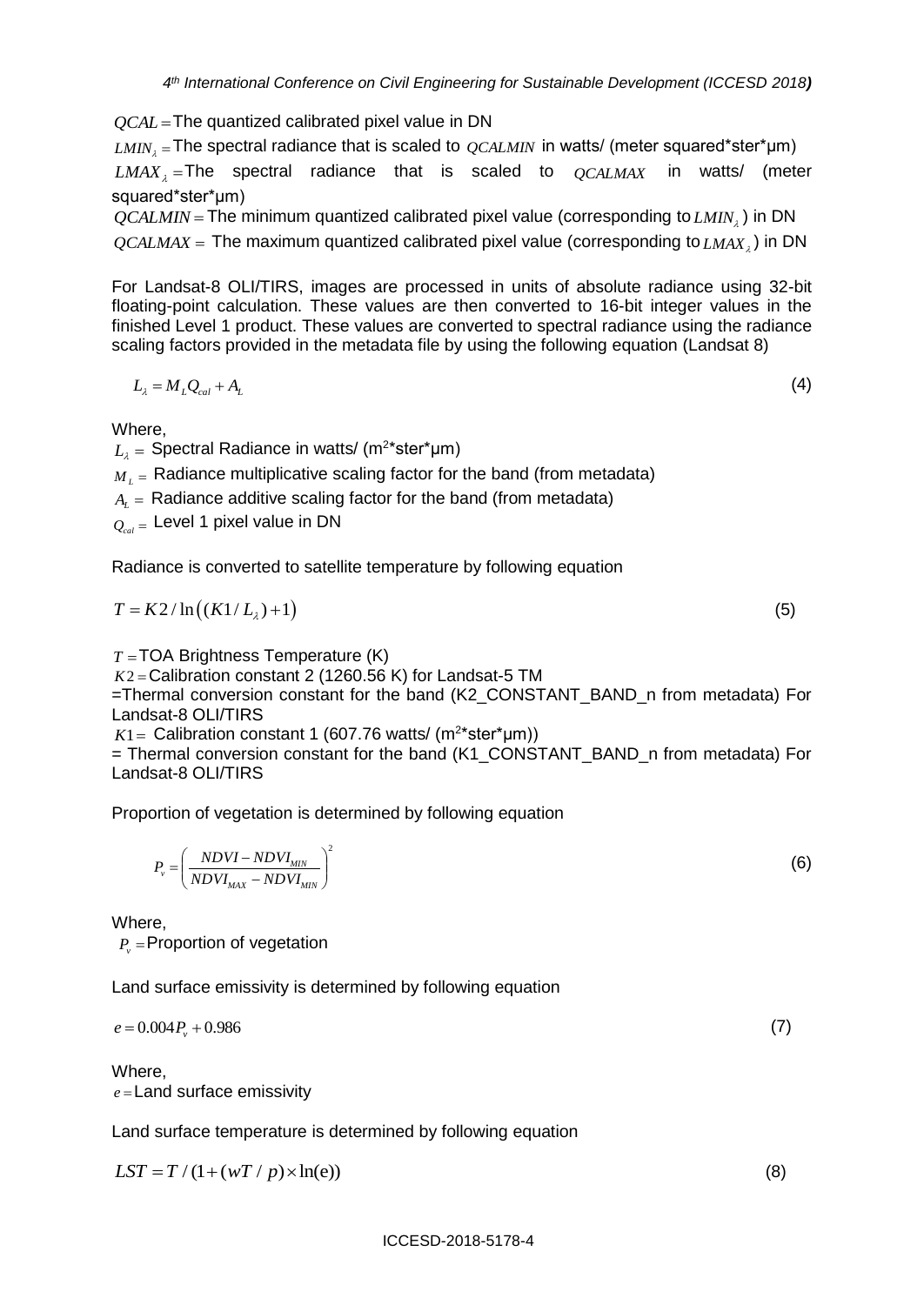Where, *LST* Land Surface Temperature (K)  $w =$  Wavelength of emitted radiance  $(\mu m)$  $p = hc / s = 1.438 \times 10^{-2}$  (mK)  $h$  =Panck's constant (  $6.626 \times 10^{-34}$  Js)  $s =$ Boltzmann constant (1.38 $\times 10^{-23}$ J/K)  $c$  = Velocity of light (  $2.998\times 10^{-8}$  m/s)

Landsat-5 TM has only one thermal band (Band 6), whereas Landsat-8 OLI/TIRS has two thermal bands (Band 10 and Band 11). So in case of Landsat-8 OLI/TIRS, LST is calculated individually both for Band 10 and Band 11 and then average is calculated. These values are calculated in Kelvin scale which is finally converted to Degree Celsius scale by the following equation

 $LST({}^{0}C) = LST(K) - 273.15$  (9)

## **4. RESULTS AND DISCUSSION**

The values of NDVI, NDWI and LST of mid-February for the years 1995, 2006 and 2015 are shown in the Figure 2. NDVI values range from +1.0 to -1.0. Values close to zero (-0.1 to 0.1) generally correspond to barren areas of rock, sand, or snow. Lastly, low, positive values represent shrub and grassland (approximately 0.2 to 0.4), high NDVI values (approximately 0.6 to 0.9) correspond to dense vegetation such as that found in temperate and tropical forests or crops at their peak growth stage. While The NDWI index is most appropriate for water body mapping. The water body has strong absorbability and low radiation in the range from visible to infrared wavelengths. The index uses the green and Near Infra-red bands of remote sensing images based on this phenomenon. The NDWI can enhance the water information effectively in most cases. It is sensitive to built-up land and often results in overestimated water bodies. Values of water bodies are larger than 0.5. Vegetation has much smaller values, which results in distinguishing vegetation from water bodies easier. Values -1 to 0 represents Bright surface with no vegetation or water content (Uysal & Polat, 2015).

The values of NDVI, NDWI and LST of mid-February of the years 1995, 2006 and 2015 are shortened in the Table 1 from Figure 2. Data of 2006 is analysed instead of 2005, as Landsat-5 TM satellite image data of 2005 is not suitable for analysis. Because during mid-February 2005 all the images of study area are covered with cloud that brings erroneous result.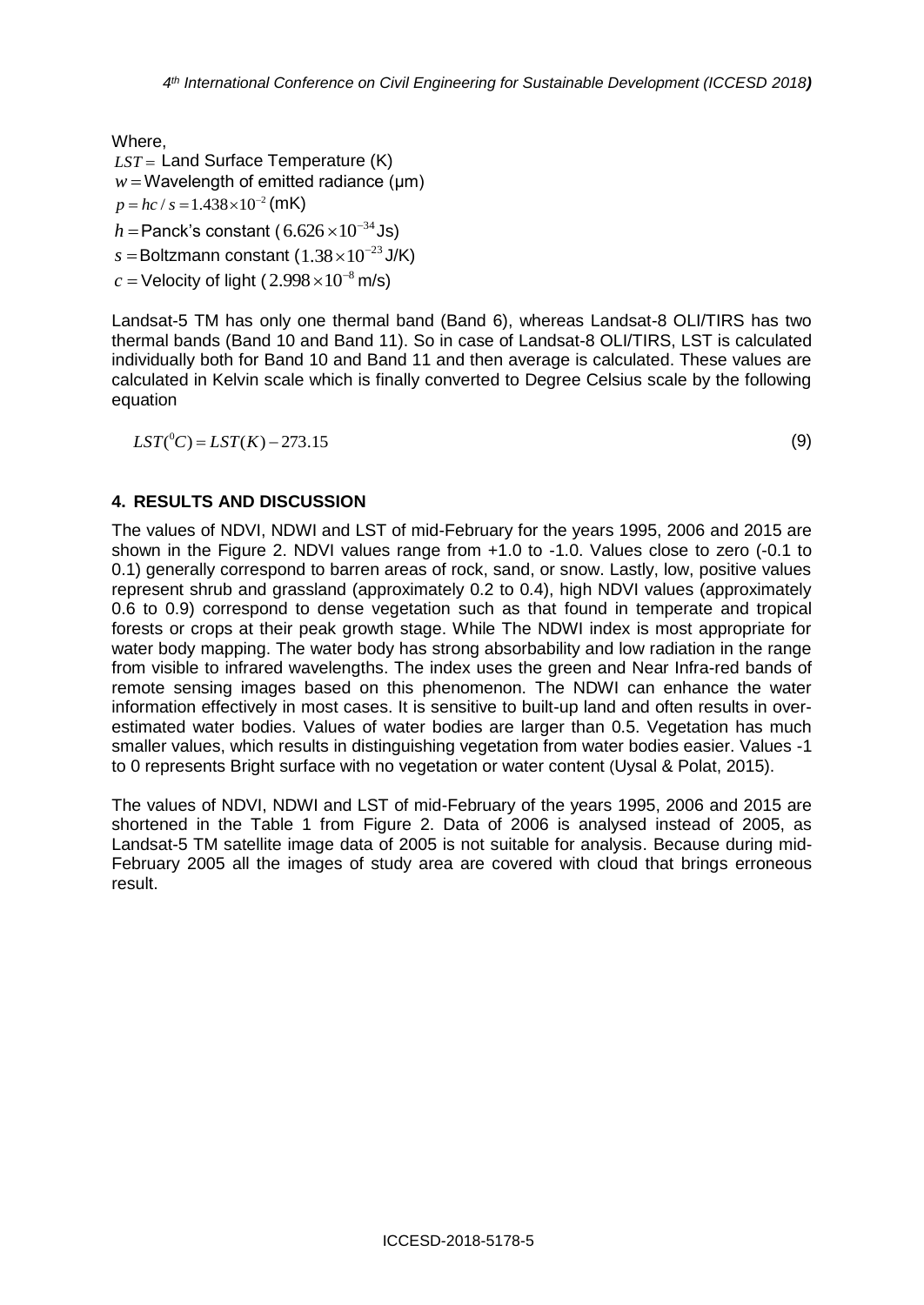#### *4 th International Conference on Civil Engineering for Sustainable Development (ICCESD 2018)*



Figure 2: NDVI, NDWI and LST of years 1995, 2006 and 2015 of study area

| Year         |         | 1995    | 2006    | 2015    |
|--------------|---------|---------|---------|---------|
| <b>NDVI</b>  | Highest | 0.96    | 0.43    | 0.48    |
|              | Lowest  | $-0.94$ | $-0.24$ | $-0.29$ |
| <b>NDWI</b>  | Highest | 0.93    | 0.58    | 0.54    |
|              | Lowest  | $-0.94$ | $-0.55$ | $-0.44$ |
| $LST(^{0}C)$ | Highest | 36.48   | 31.43   | 34.09   |
|              | Lowest  | 15.96   | 19.74   | 18.79   |
|              |         |         |         |         |

#### ICCESD-2018-5178-6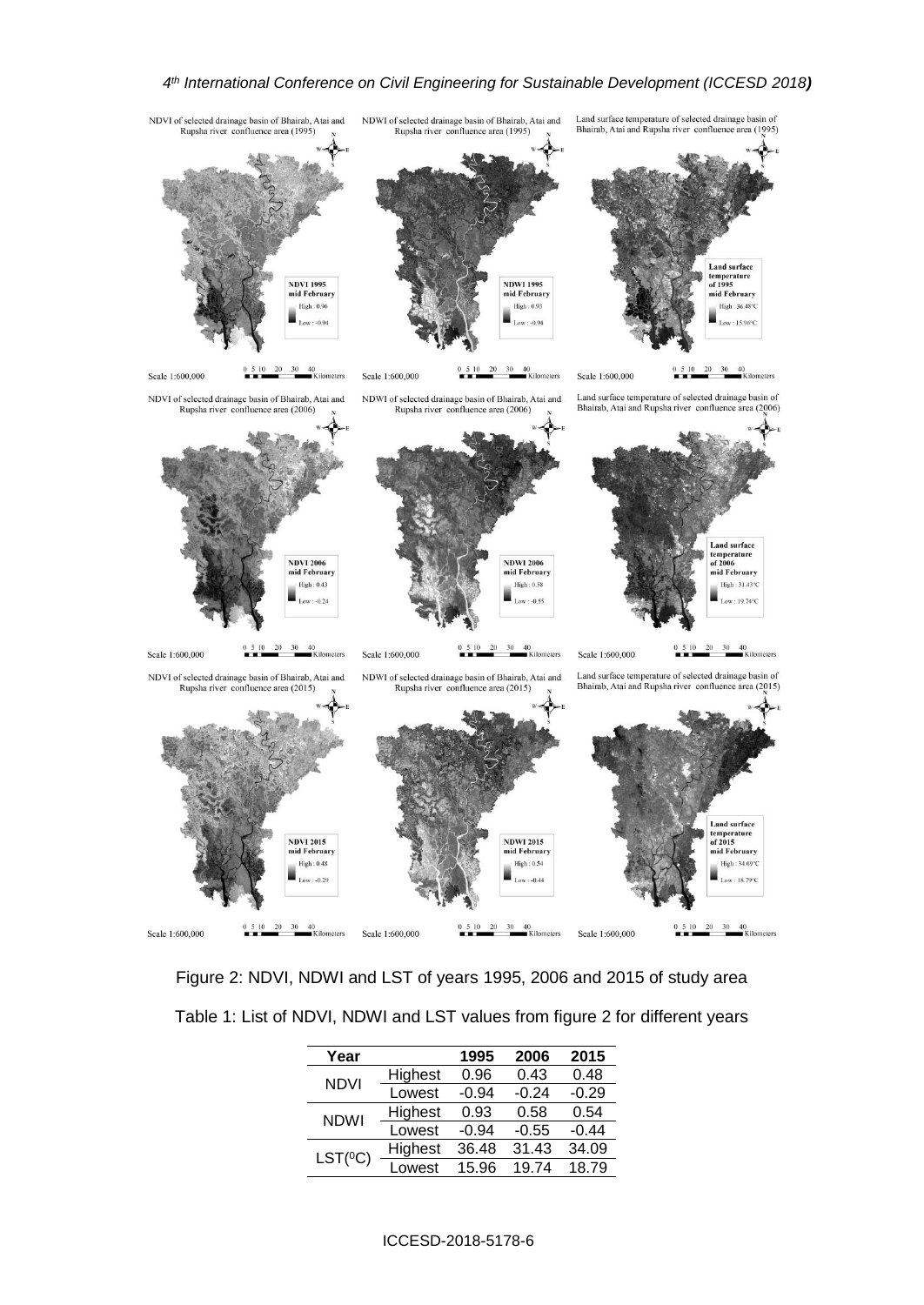It is observed from Table 1, that the highest and lowest values of NDVI are 0.96 and -0.94 respectively during mid-February 1995, which means this study area was covered by both healthy vegetation and bare soil. As well highest and lowest values of NDWI range from 0.93 and -0.94 respectively which represent both for effective water body, marsh and bare soil area. At that time highest LST was  $36.48^{\circ}$ C and lowest was  $15.96^{\circ}$ C. This temperature variation is possible because of areas of both dense vegetation cover, good number of water body and also bare land surface area. Because vegetation cover and water body both have a great influence to keep local weather condition in a reasonable state. Whereas empty land area without minimum vegetation cover act like desert area which is much warmer in day time and colder at night.

Also from the Table 1, it is observed detail scenario of the study area during 2006 mid-February. Both the differences of highest and lowest values of NDVI and NDWI decrease significantly. These indicate healthy vegetation was significantly replaced by shrub and grassland, means destruction of healthy vegetation and water body. The lowest values of NDVI and NDWI represent not only barren soil but some human activities like cultivation or civilization. During this time, the highest LST is 31.43<sup>0</sup>C and lowest is 19.74<sup>0</sup>C. It shows that highest temperature decreases and lowest temperature increases. It indicates barren soil seems like covered with minimum vegetation so desert like symptom decreases like high day time temperature. Also as healthy vegetation and water body decrease, local temperature also affected as they have high impact on local environment so lowest LST also increased.

Further it is seen from the Table 1, during mid-February 2015, the change of the difference between highest and lowest are NDVI and NDWI are quite same as compared 2006. Lowest LST was quite same as 2006, nearly 1<sup>o</sup>C difference while above  $2^{\circ}$ C increment is observed than 2006's highest LST. This means gradual destruction of water body and shrinkage of healthy vegetation also the barren soil, healthy vegetation and marsh area are replaced by cultivable land and urban area. The NDVI and NDWI values also represent the same scenario.

## **5. CONCLUSIONS**

Vegetation and water body play an important role to keep local environment suitable for living. In this study, it is easily understand that during 1995 due to some barren soil area, highest temperature was greater and in 2006 and 2015 the highest temperature was lower than 1995 but lowest temperature of these two years also increased. In a comparison between the year 2006 and 2015, a sign of temperature increase is observed. This means, whatever the barren soil area is replaced by urban and cultivable area, increase of temperature is continuing in a holistic level.

## **REFERENCES**

Ahmadi, H., & Nusrath, A. (2010). Vegetation change detection of Neka River in Iran by using remotesensing and GIS. Journal of geography and geology, 2(1), 58.

- Gao, B. C. (1995, June). Normalized difference water index for remote sensing of vegetation liquid water from space. In Imaging Spectrometry (Vol. 2480, pp. 225-237). International Society for Optics and Photonics.
- IPCC. (2007). Fourth assessment report. Cambridge, Retrieved from [https://www.ipcc.ch/publications\\_and\\_data/publications\\_and\\_data\\_reports.shtml](https://www.ipcc.ch/publications_and_data/publications_and_data_reports.shtml)
- Karaburun, A. (2010). Estimation of C factor for soil erosion modeling using NDVI in Buyukcekmece watershed. Ozean Journal of applied sciences, 3(1), 77-85.
- Landsat, N. A. S. A. (7). Science Data Users Handbook. *2011-03-11]. http://landsathandbook. gsfc. nasa. gov/inst\_cal/prog\_sectS\_2. html*.